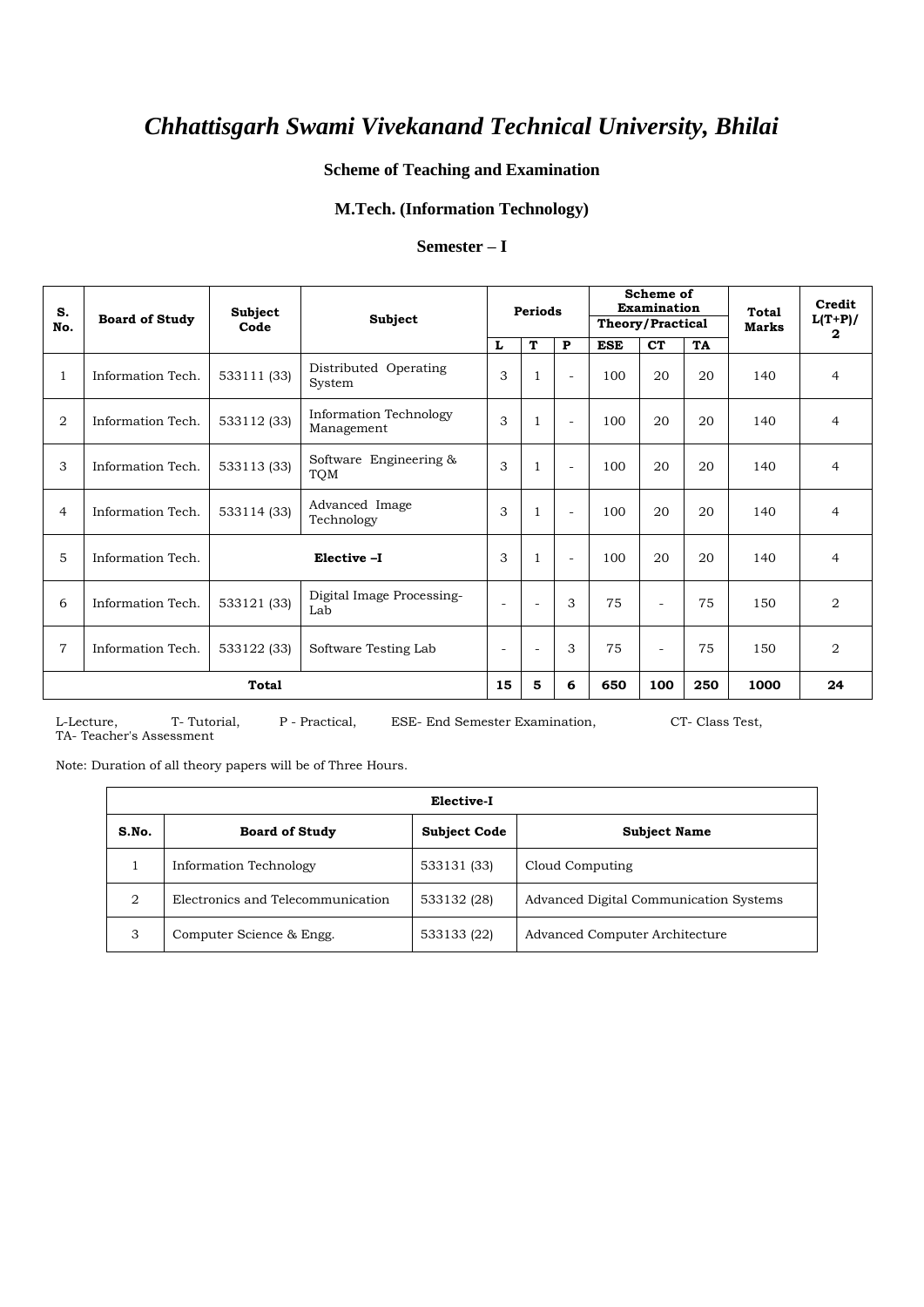**Scheme of Teaching and Examination**

## **M.Tech. (Information Technology)**

| S.             |                          |                     |                                           |                          | <b>Periods</b>           |                |            |                         | <b>Scheme of Examniation</b> | <b>Total</b> | <b>Credit</b><br>$L(T+P)/2$<br>4<br>$\overline{4}$<br>$\overline{4}$<br>$\overline{4}$<br>$\overline{4}$ |
|----------------|--------------------------|---------------------|-------------------------------------------|--------------------------|--------------------------|----------------|------------|-------------------------|------------------------------|--------------|----------------------------------------------------------------------------------------------------------|
| No.            | <b>Board of Study</b>    | <b>Subject Code</b> | <b>Subject</b>                            |                          |                          |                |            | <b>Theory/Practical</b> |                              | <b>Marks</b> |                                                                                                          |
|                |                          |                     |                                           | $\mathbf{L}$             | T                        | P              | <b>ESE</b> | CT                      | <b>TA</b>                    |              |                                                                                                          |
| 1              | Information<br>Tech.     | 533211 (33)         | Advanced Data Base<br>Management System   | 3                        | 1                        | ÷              | 100        | 20                      | 20                           | 140          |                                                                                                          |
| $\overline{2}$ | Sc<br>Computer<br>& Engg | 533212 (22)         | <b>Enterprise Resource</b><br>Planning    | 3                        | 1                        | ÷              | 100        | 20                      | 20                           | 140          |                                                                                                          |
| 3              | Information<br>Tech.     | 533213 (33)         | Computer Graphics<br>& Animation          | 3                        | 1                        | $\sim$         | 100        | 20                      | 20                           | 140          |                                                                                                          |
| $\overline{4}$ | Information<br>Tech.     | 533214 (33)         | <b>Information Security</b><br>Techniques | 3                        | $\mathbf{1}$             | $\blacksquare$ | 100        | 20                      | 20                           | 140          |                                                                                                          |
| 5              | Information<br>Tech.     | Elective -II        |                                           | 3                        | $\mathbf{1}$             | $\sim$         | 100        | 20                      | 20                           | 140          |                                                                                                          |
| 6              | Information<br>Tech.     | 533221 (33)         | Android Lab                               | $\sim$                   | $\overline{\phantom{a}}$ | 3              | 75         | L.                      | 75                           | 150          | $\overline{2}$                                                                                           |
| $\overline{7}$ | Information<br>Tech.     | 533222 (33)         | Computer Graphics<br>& Animation Lab      | $\overline{\phantom{a}}$ | $\overline{\phantom{a}}$ | 3              | 75         | $\equiv$                | 75                           | 150          | $\overline{2}$                                                                                           |
| <b>Total</b>   |                          |                     |                                           | 15                       | 5                        | 6              | 650        | 100                     | 250                          | 1000         | 24                                                                                                       |

## **Semester – II**

L-Lecture, T- Tutorial, P - Practical, ESE- End Semester Examination, CT- Class Test, TA- Teacher's Assessment Note: Duration of all theory papers will be of Three Hours.

|          | Elective-II                     |                     |                                  |  |  |  |  |  |  |  |  |
|----------|---------------------------------|---------------------|----------------------------------|--|--|--|--|--|--|--|--|
| Sr.No.   | <b>Board of Study</b>           | <b>Subject Code</b> | <b>Subject Name</b>              |  |  |  |  |  |  |  |  |
|          | Electronics & Telecommunication | 533231 (28)         | <b>Embedded System</b>           |  |  |  |  |  |  |  |  |
| $\gamma$ | Information Tech.               | 533232 (33)         | <b>High Performance Networks</b> |  |  |  |  |  |  |  |  |
|          | Information Tech.               | 533233 (33)         | Mobile Computing and M-Commerce  |  |  |  |  |  |  |  |  |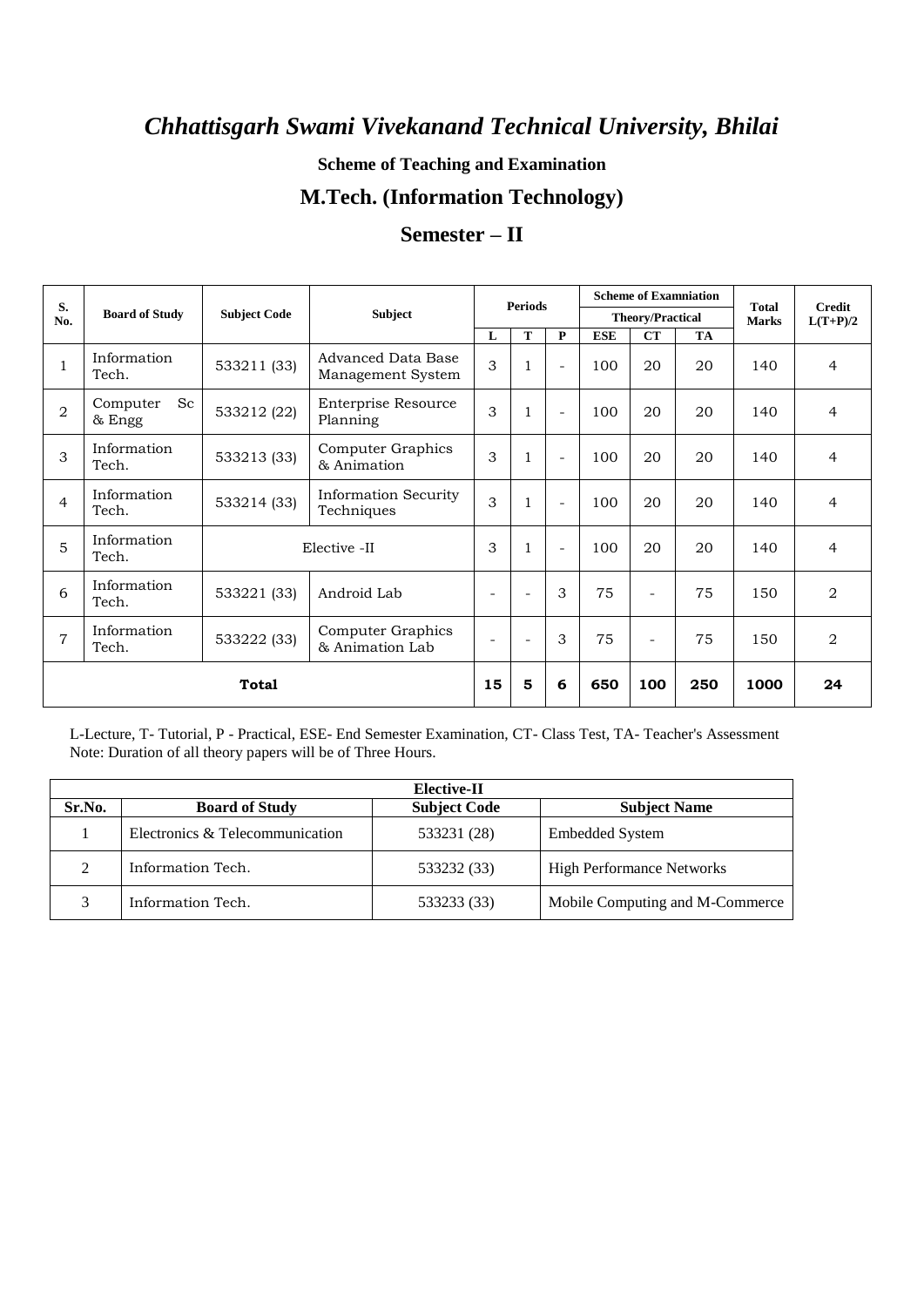**Scheme of Teaching and Examination**

**M.Tech. (Information Technology)**

#### **Semester – III**

| S.<br>No.      | <b>Board of Study</b>       | <b>Subject Code</b> | Subject                                                  | <b>Periods</b>           |                          | Scheme of<br>Examniation<br>Theory/Practical |            | Total<br>Marks           |     | Credit<br>$L(T+P)/$<br>2 |    |
|----------------|-----------------------------|---------------------|----------------------------------------------------------|--------------------------|--------------------------|----------------------------------------------|------------|--------------------------|-----|--------------------------|----|
|                |                             |                     |                                                          |                          | T                        | P                                            | <b>ESE</b> | <b>CT</b>                | TA  |                          |    |
|                | Sc $\&$<br>Computer<br>Engg | 522311 (22)         | Data Ware Housing &<br>Data Mining                       | 3                        | $\mathbf{1}$             | -                                            | 100        | 20                       | 20  | 140                      | 4  |
| $\overline{2}$ | Refer Table - III           |                     | Elective -III                                            | 3                        | 1                        | $\overline{\phantom{a}}$                     | 100        | 20                       | 20  | 140                      | 4  |
| 3              | Information Tech            | 533321 (33)         | Preliminary work on<br>Dissertation                      | $\overline{\phantom{a}}$ | $\overline{\phantom{a}}$ | 28                                           | 100        | $\overline{\phantom{a}}$ | 100 | 200                      | 14 |
| $\overline{4}$ | Information Tech            | 53322 (33)          | Seminar on Industrial<br>85.<br>Training<br>Dissertation | $\overline{\phantom{0}}$ | $\overline{\phantom{a}}$ | 3                                            | ÷          | -                        | 20  | 20                       | 2  |
|                | Total                       |                     |                                                          |                          |                          | 31                                           | 300        | 40                       | 160 | 500                      | 24 |

L-Lecture, T- Tutorial, P - Practical, ESE- End Semester Examination, CT- Class Test, TA- Teacher's Assessment Note: Duration of all theory papers will be of Three Hours.

|        | Elective-II                   |                     |                                   |  |  |  |  |  |  |  |  |
|--------|-------------------------------|---------------------|-----------------------------------|--|--|--|--|--|--|--|--|
| Sr.No. | <b>Board of Study</b>         | <b>Subject Code</b> | <b>Subject Name</b>               |  |  |  |  |  |  |  |  |
|        | <b>Information Technology</b> | 533331 (33)         | Soft Computing                    |  |  |  |  |  |  |  |  |
| 2      | Computer Science & Engg       | 533332 (22)         | Parallel Computing                |  |  |  |  |  |  |  |  |
| 3      | Computer Science & Engg.      | 533333 (22)         | Object Oriented Analysis & Design |  |  |  |  |  |  |  |  |

L- Lecture, T- Tutorial,P- Practical , ESE- End Semester Exam,CT- Class Test TA- Teacher's Assessment